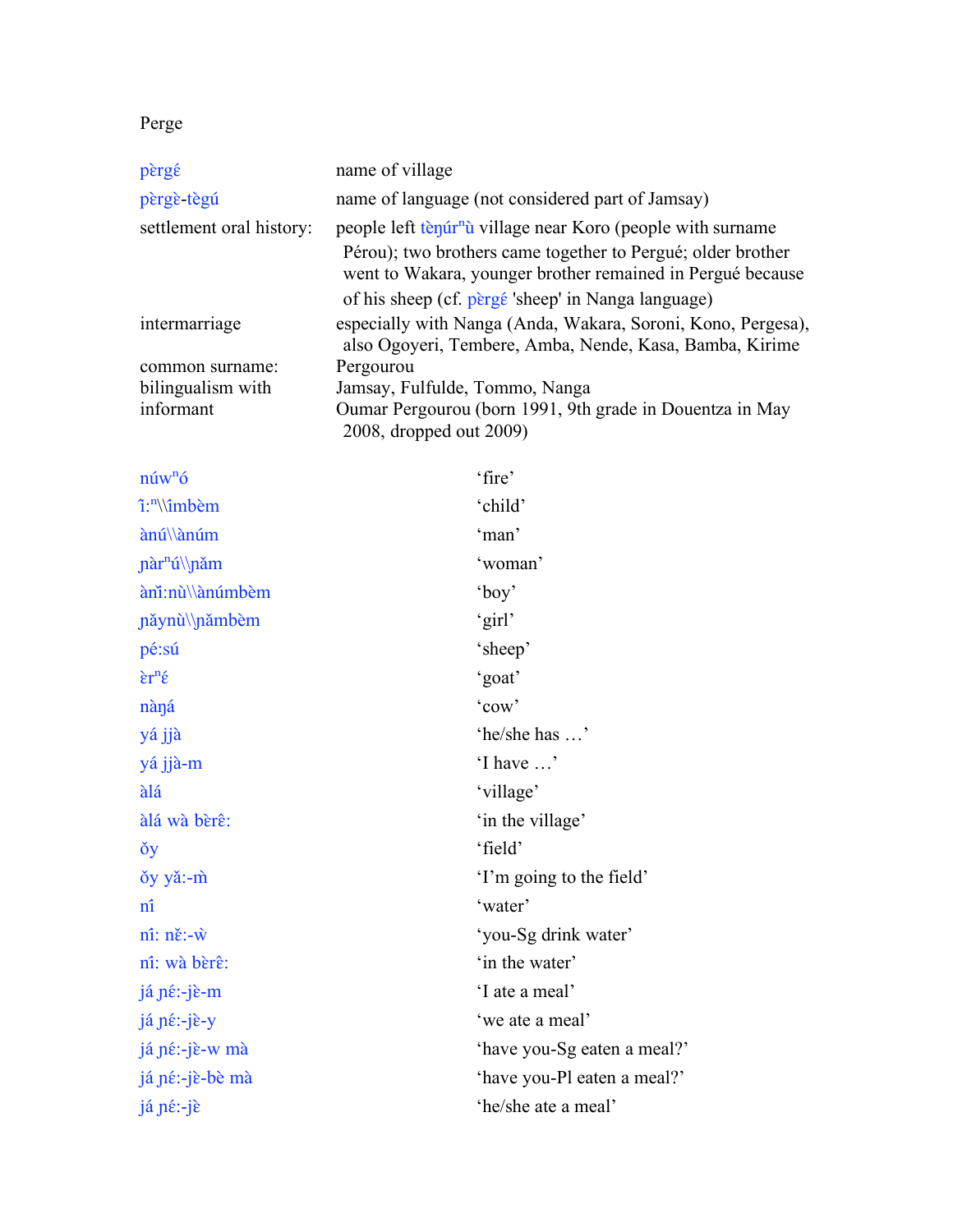| $i\in \mathbb{R}$ :- $i\in \mathbb{R}$ -bò                                               | 'they ate a meal'           |
|------------------------------------------------------------------------------------------|-----------------------------|
| tî:rú, lěy, tà:lú, năy, nùmî, kúró:y, sûy <sup>n</sup> , gá:rà, lá:rwà, pérú 'l' to 'l0' |                             |
| wǎ:                                                                                      | 'come!-2Sg'                 |
| wǎ:-ỳ                                                                                    | 'come!-2Pl'                 |
| wǎ:yà                                                                                    | 'he came'                   |
| wà:-rî                                                                                   | 'he didn't come'            |
| wà:-rúm                                                                                  | 'I didn't come'             |
| wà:-rá                                                                                   | 'they didn't come'          |
| wà:-rú:                                                                                  | 'you-Sg didn't come'        |
| wà-wà:                                                                                   | 'he will come'              |
| $w\hat{a}$ :-ló                                                                          | 'he won't come'             |
| wà:-lóm                                                                                  | 'I won't come'              |
| wà:-lé                                                                                   | 'they won't come'           |
| wà:-lów                                                                                  | 'you won't come'            |
| yá wà:                                                                                   | 'he is coming' (on his way) |
| wâ:llá                                                                                   | 'he isn't coming'           |
| yǎ:yà                                                                                    | 'he went'                   |
| yǎ:                                                                                      | 'go!                        |
| yǎ:-ré                                                                                   | 'don't go!' $(2Sg)$         |
| yǎ:-ré-ỳ                                                                                 | 'don't go!' (2Pl)           |
| mi bórù                                                                                  | 'my uncle'                  |
| bòrú sà:-rá-m                                                                            | 'I don't have an uncle'     |
| má pé:sú                                                                                 | 'my sheep'                  |
| mi bórù wà pé:sú                                                                         | 'my uncle's sheep'          |
| séydù wà pé:sú                                                                           | 'Seydou's sheep'            |
| séydù bórù                                                                               | 'Seydou's uncle'            |
| <i>ngú</i>                                                                               | 'this'                      |
| <i>ngúru</i>                                                                             | 'here'                      |
| ànnárù                                                                                   | 'over there'                |
| yá:                                                                                      | 'yesterday'                 |
| îyé                                                                                      | 'today'                     |
| úngù                                                                                     | 'tomorrow'                  |
| ùsùbǎy                                                                                   | 'land'                      |
| lègú                                                                                     | 'earth, banco'              |
| giré                                                                                     | 'eye'                       |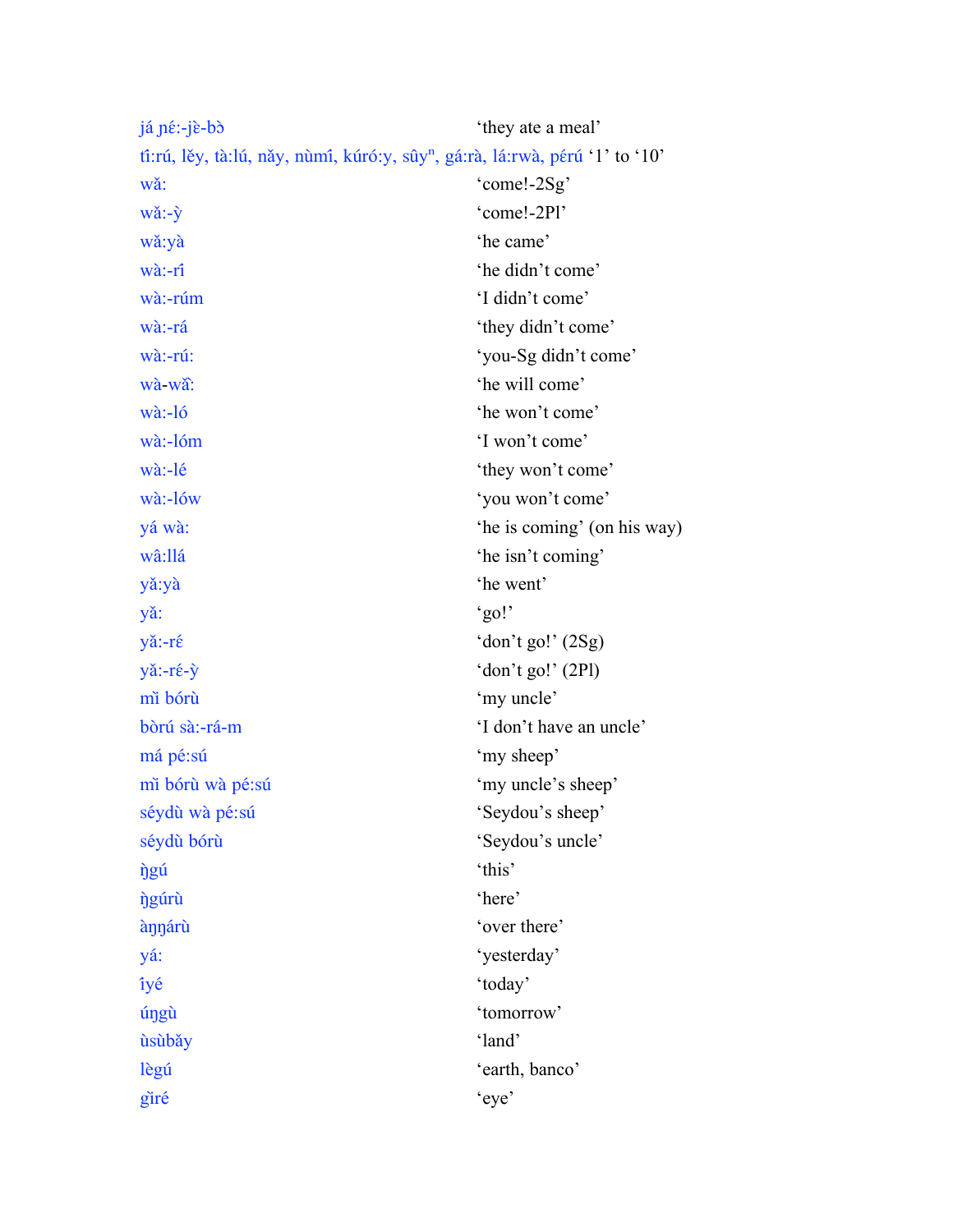ká: 'mouth' kù:-tógóró 'head'  $k\hat{i}r^n\hat{e}$  'nose' k`ir<sup>n</sup>é 'bone'  $ir^n$ é 'tooth' nùw<sup>n</sup>ó 'death' íré 'house' tàgá 'pond'  $\tilde{\mathbf{t}}$ i $\mathbf{w}^{\mathrm{n}}$  $\hat{\mathbf{\varepsilon}}$  'tree'  $\hat{i}:r$ <sup>n</sup> $\hat{\epsilon}$ m 'iron'  $\hat{\mathbf{n}}$ a $\mathbf{w}^{\mathbf{n}}$ á 'meat' kúwó 'eat (meat)' mǎy kò 'it's dry' màrá 'get lost' lágá 'hit' yǎ: bèré-ẁ mà 'can you go?' yǎ: bèl-lú-m 'I could't go' yǎ: bèl-ló-m 'I can't go' y $\hat{c}$ : 'he is there' ùŋgó 'he isn't there' yá kɔ̀ 'it is there' kù ná  $\theta$ 'there is none' tà-tǎ: 'hyena' kì-kǎ: 'grasshopper' ke-kě: 'beetle' mi∴ ú∴ in the same of the same of the same of the same of the same of the same of the same of the same of the same of the same of the same of the same of the same of the same of the same of the same of the same of the sam bár<sup>n</sup>ú 'red' ìrè bárⁿú 'red house' irè démméré (démbéré)<sup>'</sup> big house' tìw<sup>n</sup>è démméré 'big tree' Irè esú d'aposto de la contrattura de la contrattura de la contrattura de la contrattura de la contrattura de la contrattura de la contrattura de la contrattura de la contrattura de la contrattura de la contrattura de la c ì:ⁿ ɛ̀su-́n 'good child' i:<sup>n</sup> èsu-m 'good children' ìsú 'dog' ìsìɛ̀sú 'good dog'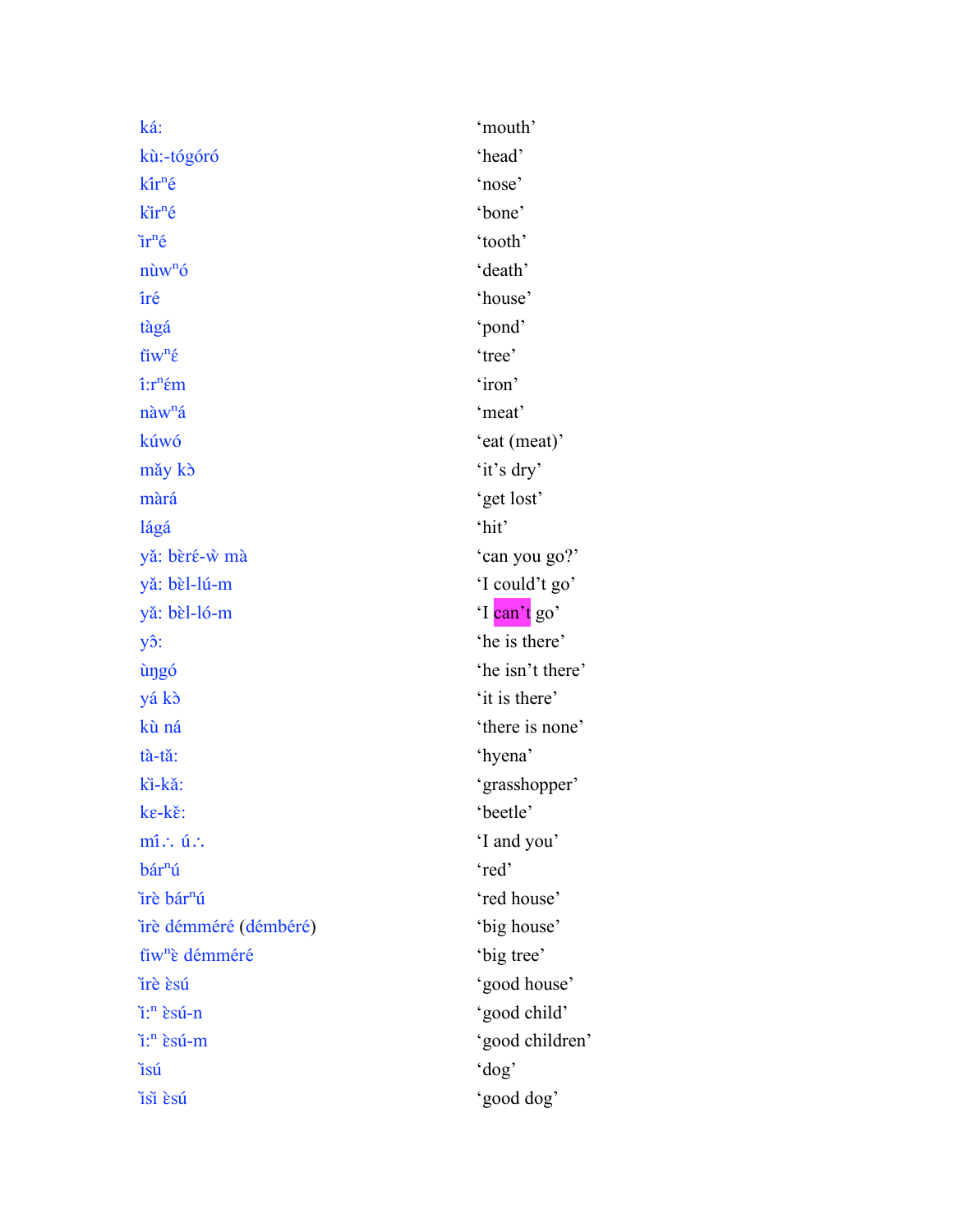| ànù bán-nú      | 'red man'                 |
|-----------------|---------------------------|
| ànùm bán-nú-m   | 'red men'                 |
| pîrú            | 'white'                   |
| jém             | 'black'                   |
| ànù pîrî-n      | 'white man'               |
| ànùm pîrî-m     | 'white men'               |
| ànù jém-nú      | 'black man'               |
| ànùm jém-nú-m   | 'black men'               |
| érù             | 'sweet'                   |
| ér kò           | 'it's sweet'              |
| èl lá           | 'it isn't sweet'          |
| dènjé           | 'sit'                     |
| îgé             | 'stand up'                |
| injé            | 'lie down'                |
| àngárù yá dàngà | 'he's sitting over there' |
| àngárù yá igà   | 'he's sitting over there' |
| àngárù yá injà  | 'he's sitting over there' |
| gùrú            | 'long'                    |
| $g\check{g}y^n$ | 'short'                   |
| dágá            | 'small'                   |
| èsú             | 'good'                    |
| mòsú            | 'bad'                     |
| wǒ:             | 'kill'                    |
| yě:             | 'see'                     |
| ùmbô:           | 'he wants'                |
| ùmbô-m          | 'I want'                  |
| ùm-ná           | 'he doesn't want'         |
| jùgô-m          | 'I know'                  |
| jùgô:           | 'he knows'                |
| jùgò-ló         | 'he doesn't know'         |
| $nn$ é          | 'sleep'                   |
| dùnkǒ:          | 'clothing'                |
| tùwó            | 'stone'                   |
| mòlú            | 'hole'                    |
| págá            | 'tie'                     |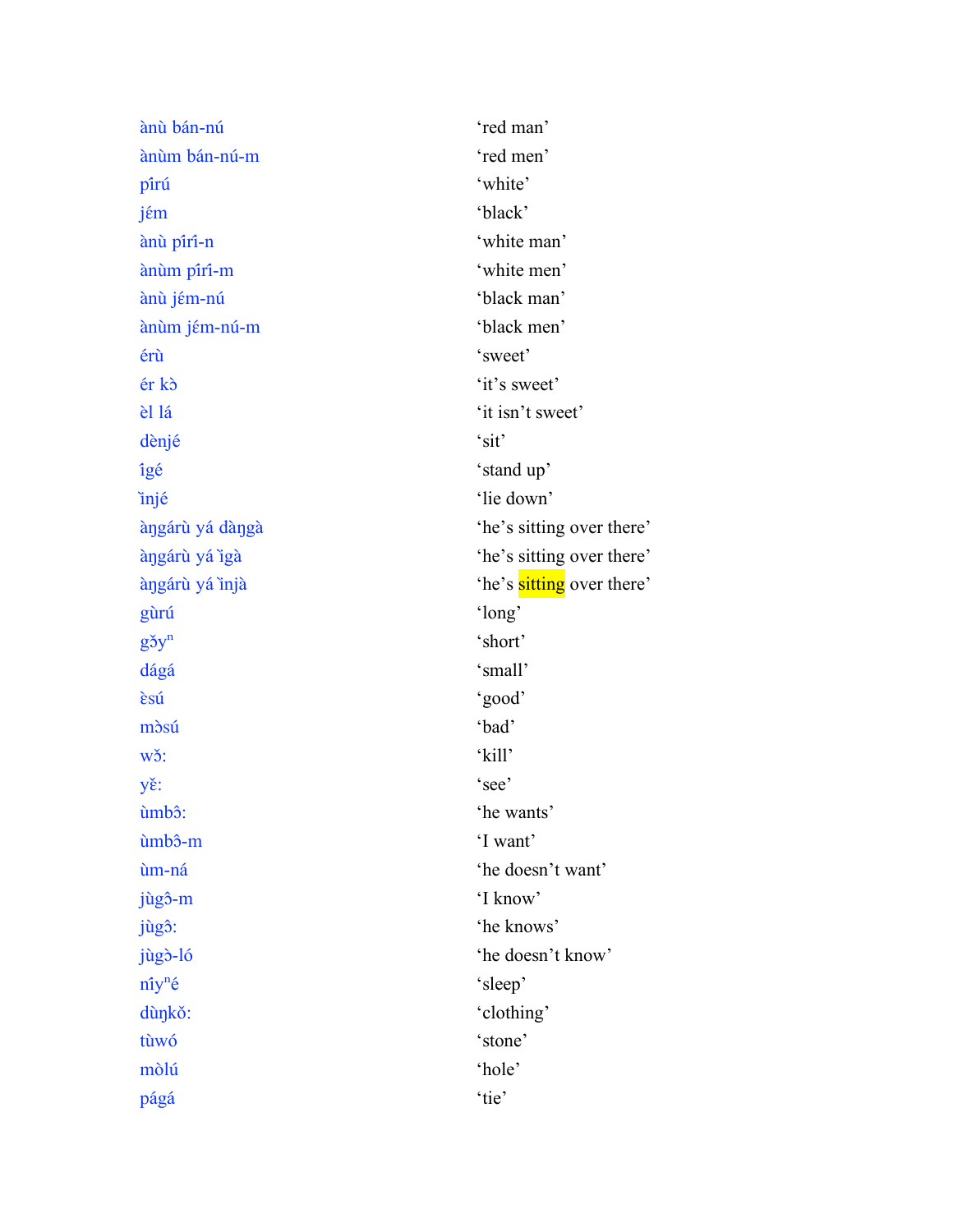| yà-wây                                                    | 'let's go!' (more than 2 persons)  |  |  |
|-----------------------------------------------------------|------------------------------------|--|--|
| yă-n                                                      | 'let's go!' (2 persons)            |  |  |
| $\pi \in \mathbb{R}$                                      | 'Let's eat!' (2 persons)           |  |  |
| $\pi$ <sup>2</sup> :-w <sup>n</sup> $\gamma$ <sup>n</sup> | 'Let's eat!' (more than 2 persons) |  |  |
| ni: <i>ágù</i>                                            | 'hot water'                        |  |  |
| ni: tôm                                                   | 'cool water'                       |  |  |
| yú:                                                       | 'millet'                           |  |  |
| è:mbé                                                     | 'sorghum'                          |  |  |
| núm                                                       | 'cow-pea'                          |  |  |
| $\acute{\epsilon}$ :ré                                    | 'peanut'                           |  |  |
| $i$ sěy <sup>n</sup>                                      | 'grain'                            |  |  |
| yù:-bòló                                                  | 'millet grain spike'               |  |  |
| $j\eth W^{n}5$                                            | 'rabbit'                           |  |  |
| $n\grave{u}w^n\acute{o}$                                  | 'hand' (homonym of 'death')        |  |  |
| kúwó                                                      | 'foot'                             |  |  |
| bèré                                                      | 'belly'                            |  |  |
| tùrkélé                                                   | 'back'                             |  |  |
| kòró                                                      | 'neck'                             |  |  |
| $l\grave{\epsilon}$                                       | 'tongue'                           |  |  |
| $\tilde{\text{g}}$ ir <sup>n</sup> é                      | 'rainy season'                     |  |  |
| ni:-bár <sup>n</sup> à                                    | 'hot season'                       |  |  |
| nùnùw <sup>n</sup> ò děy <sup>n</sup>                     | 'cold season'                      |  |  |
| gèrú                                                      | 'harvest'                          |  |  |
| tǒy tó:                                                   | 'sow seeds'                        |  |  |
| $m\hat{3}$ : $m\check{3}$ :                               | 'laugh a laugh'                    |  |  |
| $j\delta\eta$ $j\delta w^n$                               | 'treat medically'                  |  |  |
| kòkùsó kókúsó                                             | 'cough a cough'                    |  |  |
| îgîsè îgîsé                                               | 'sneeze a sneeze'                  |  |  |
| $\tilde{\text{gi}}$ :" $\tilde{\text{gi}}$ :"             | 'fart a fart'                      |  |  |
| bógùrù bògòró                                             | 'bellow'                           |  |  |
| kàsú                                                      | 'calabash'                         |  |  |
| jî:njé                                                    | 'waterjar'                         |  |  |
| ni:ngé                                                    | 'baggage'                          |  |  |
| ningé                                                     | 'sauce'                            |  |  |
| tòni:-kóŋgóró                                             | 'ladle'                            |  |  |
|                                                           |                                    |  |  |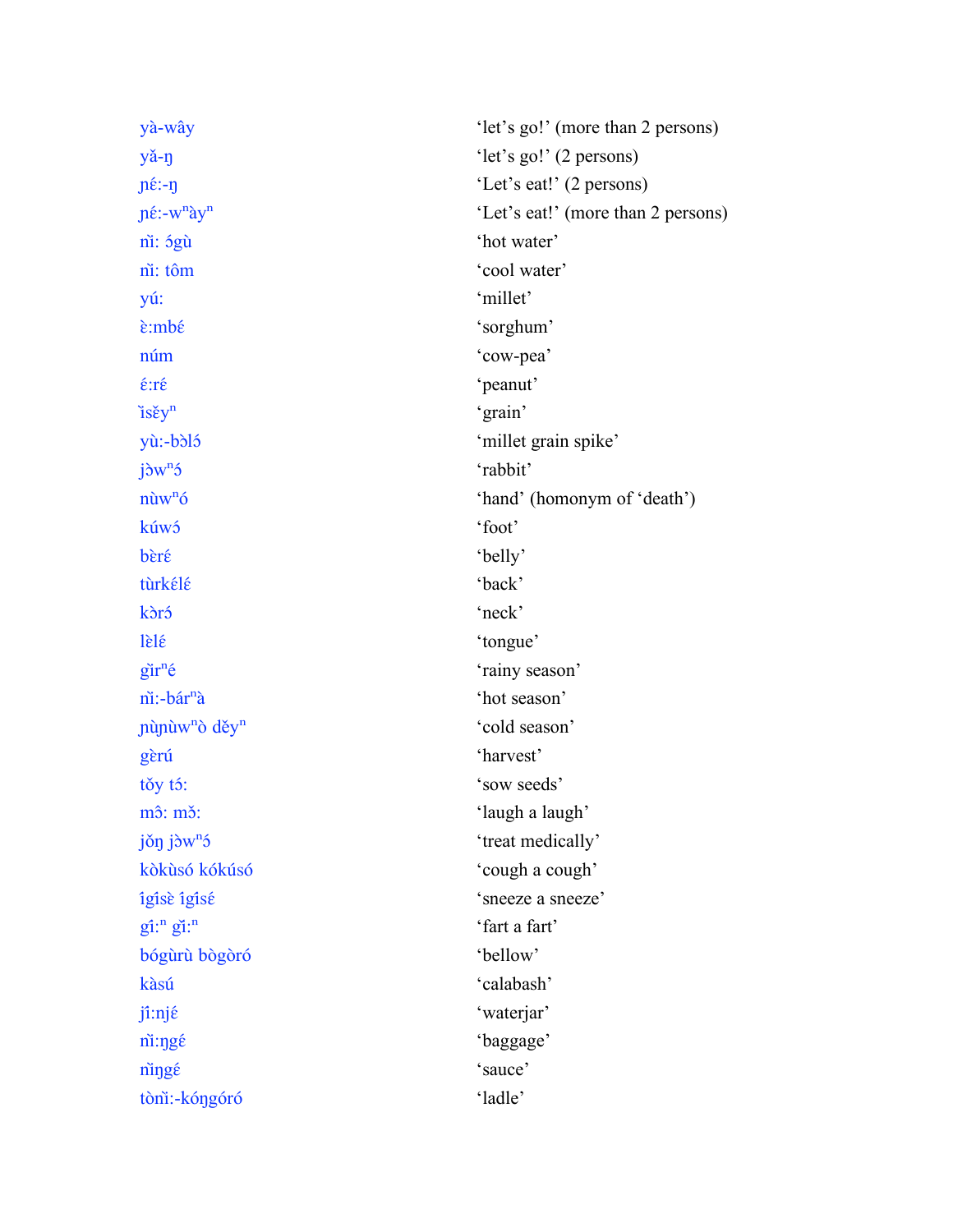| gùmbó                                  | 'wooden bowl'                      |  |  |
|----------------------------------------|------------------------------------|--|--|
| dá:ná                                  | 'earthenware pot'                  |  |  |
| mòtî: <sup>n</sup>                     | 'pestle'                           |  |  |
| mòná:                                  | 'mortar'                           |  |  |
| gùró                                   | 'chopping ax'                      |  |  |
| dš:                                    | 'trimming hatchet (sleeved blade)' |  |  |
| sirú                                   | 'knife'                            |  |  |
| tóró                                   | 'pound (grain)'                    |  |  |
| <i>j</i> ir <sup>n</sup> é             | 'winnow in wind'                   |  |  |
| yigé                                   | 'sift'                             |  |  |
| nàw <sup>n</sup> á                     | 'grind (with stones)'              |  |  |
| sîré                                   | 'cook (meal)'                      |  |  |
| drd-ningé                              | 'millet cakes'                     |  |  |
| sîmbé                                  | 'roast (meat)'                     |  |  |
| túró                                   | 'pour'                             |  |  |
| ùló                                    | 'go up'                            |  |  |
| nó:                                    | 'go in'                            |  |  |
| gǒ:                                    | 'go out'                           |  |  |
| lá:lá                                  | 'take up, put up on'               |  |  |
| gùngó                                  | 'take out'                         |  |  |
| pótó                                   | 'throw'                            |  |  |
| dàmbá                                  | 'push'                             |  |  |
| bàsá                                   | 'pull'                             |  |  |
| sùngú                                  | 'rope'                             |  |  |
| tàngá                                  | 'shed'                             |  |  |
| bèrè-jáw <sup>n</sup> w <sup>n</sup> á | 'forked stick'                     |  |  |
| $s5r^{n}5$                             | 'call (someone)'                   |  |  |
| jingè                                  | 'noise'                            |  |  |
| si:ná                                  | 'disease'                          |  |  |
| bàyá                                   | 'be cured'                         |  |  |
| nini:                                  | 'sun'                              |  |  |
| $\check{\epsilon}$ :                   | 'moon'                             |  |  |
| tóró                                   | 'star'                             |  |  |
| kéré                                   | 'bite'                             |  |  |
| mir <sup>n</sup> é                     | 'swallow'                          |  |  |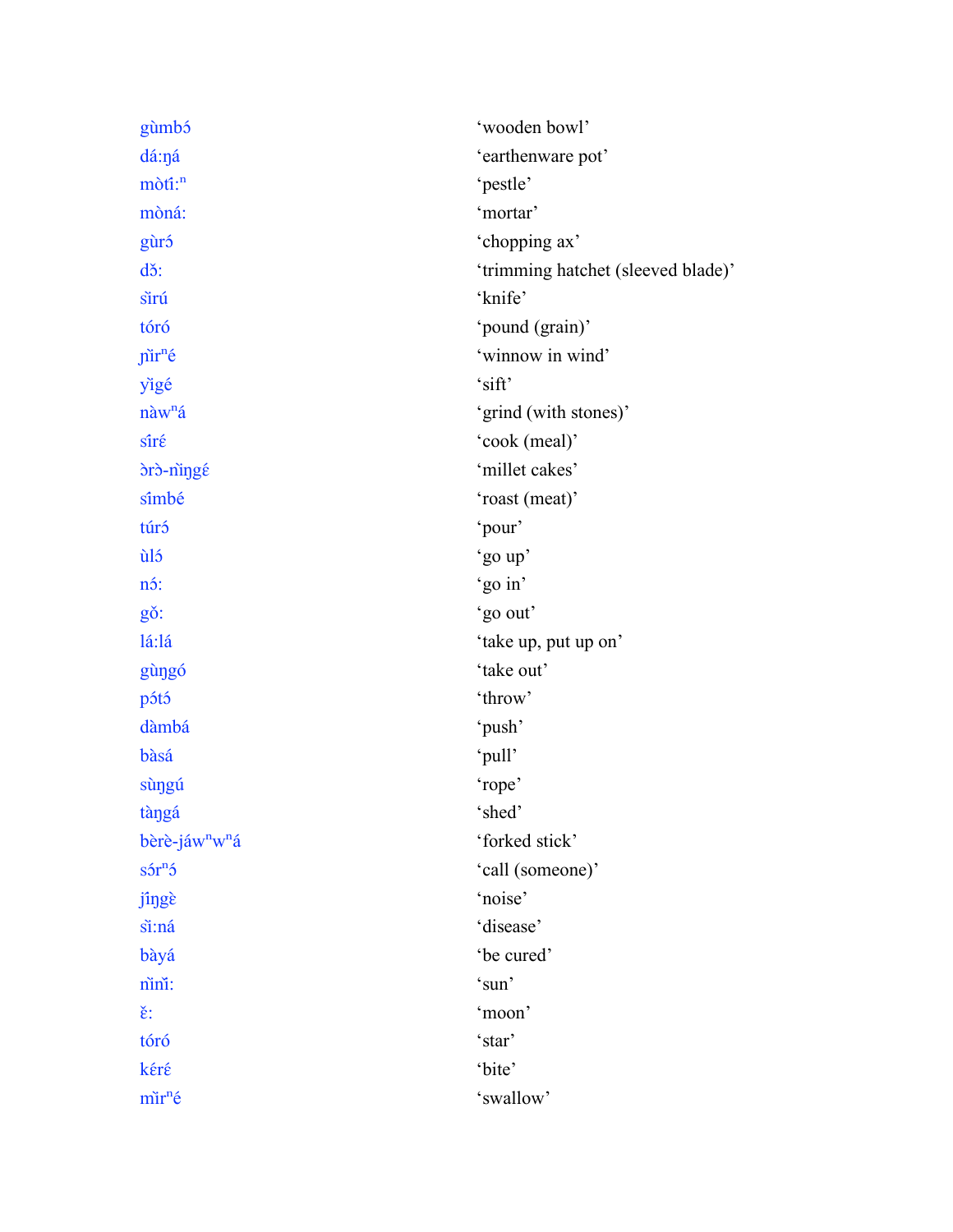| gúrò gùró                                          | 'vomit'                            |
|----------------------------------------------------|------------------------------------|
| bé: bě:                                            | 'shit'                             |
| ùsùr <sup>n</sup> ú sú: <sup>n</sup>               | 'urinate'                          |
| $g\check{\epsilon}$ :                              | 'go past'                          |
| jòwó                                               | 'run'                              |
| g <sub>3</sub> :                                   | 'granary'                          |
| béré                                               | 'stick'                            |
| dyó                                                | 'grass'                            |
| ósú                                                | 'path, road'                       |
| sîgé                                               | 'go down'                          |
| sîlé                                               | 'take down'                        |
| dà:lá                                              | 'put down'                         |
| yèngé                                              | 'pick up'                          |
| $\acute{o}$ :                                      | 'give'                             |
| mir <sup>n</sup> ú ó:-ti                           | 'he gave me'                       |
| irú ó:-ti                                          | 'he gave us'                       |
| ùrú ó:-ti                                          | 'he gave you-Sg'                   |
| wòrú ó:-tù-m                                       | 'I gave him'                       |
| $\hat{a}r^n\hat{a}$                                | 'rain'                             |
| àr <sup>n</sup> á mir <sup>n</sup> é               | 'rain fall'                        |
| $m\tilde{\epsilon}r^n\tilde{u}$                    | 'cut (wound)'                      |
| nêm                                                | 'blood'                            |
| gùsú                                               | 'skin'                             |
| něm                                                | 'salt'                             |
| $\hat{\epsilon}$ : r <sup>n</sup> $\hat{\epsilon}$ | 'potash'                           |
| tású                                               | 'basket (grass stems)'             |
| jómdú                                              | 'basket (branch strips)'           |
| mammals                                            |                                    |
| $\delta/\check{O}y$                                | 'mouse' (with glottal stop hiatus) |
| sàsǎy                                              | 'bird'                             |
| kúyó                                               | 'squirrel'                         |
| grasshoppers                                       |                                    |
| tém-dúgù                                           | Acorypha glaucopsis                |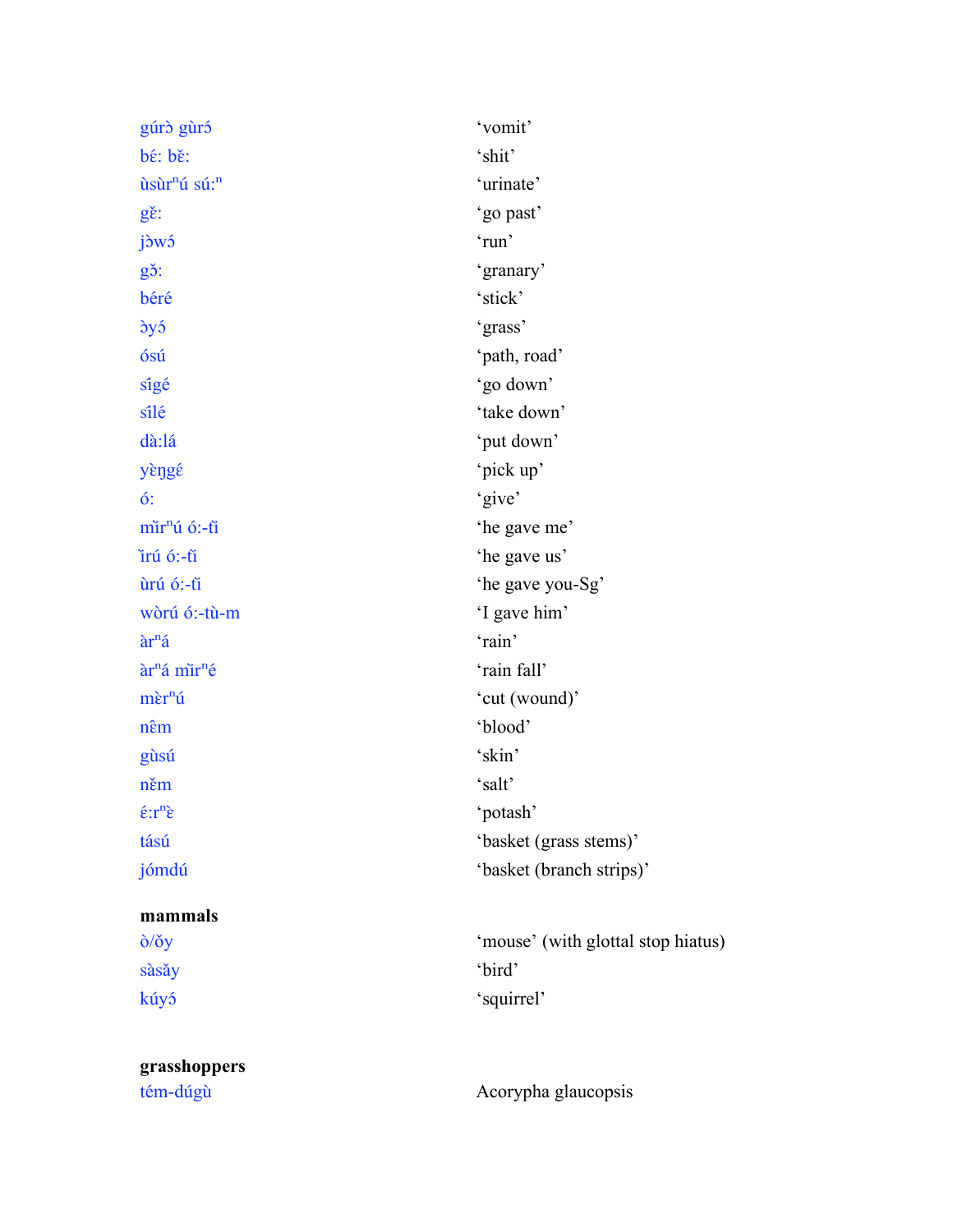pétépêw Oedaleus senegalensis nábògórò Kraussaria angulifera sénér<sup>n</sup>é-sêw Kraussella amabile nábàningà Hieroglyphus daganensis á:rá kákâ: Cataloipus cymbiferus  $púlà-\hat{a}mbà = \hat{a}r^n\hat{a}-k\hat{a}k\hat{a}$ : Acrida bicolor bùgùrù-bûy Chrotogonus senegalensis bǎ:-dàw<sup>n</sup>à <sup>Di</sup> Ornithacris turbida cavroisi sómpiri kórókàsà **Anacridium melanorhodon** mò: r<sup>n</sup>ó kákâ: Heteracris annulosa àma-̀gúrù Humbe tenuicornis bé: kákâ: Scintharista notabilis

gǒm-tùtógò 'mantis' gòm-nò-gòm 'giant millipede' lèmdé 'scorpion' yà-gùrô-m lémdè 'scolopender'

#### grammar

wà possessive particle b> 3Pl subject suffix ànsá:ra-́n-û: 'he's a white person' ànsá:ra-́nú-m̀ 'I am …'  $\arcsin 2 \cdot \arcsin 2 \cdot \arcsin 2 \cdot \arcsin 2 \cdot \arcsin 2 \cdot \arcsin 2 \cdot \arcsin 2 \cdot \arcsin 2 \cdot \arcsin 2 \cdot \arcsin 2 \cdot \arcsin 2 \cdot \arcsin 2 \cdot \arcsin 2 \cdot \arcsin 2 \cdot \arcsin 2 \cdot \arcsin 2 \cdot \arcsin 2 \cdot \arcsin 2 \cdot \arcsin 2 \cdot \arcsin 2 \cdot \arcsin 2 \cdot \arcsin 2 \cdot \arcsin 2 \cdot \arcsin 2 \cdot \arcsin 2 \cdot \arcsin 2 \cdot \arcsin 2 \cdot \arcsin$  ànsá:ra-́m-́bɔ̀ 'they are white people' í ànsá:ra-́m̀ 'we're …' é ànsá:ra-́m̀ 'you-Pl are not …' ànsá:ra-́rà: 'he's not...'

pùpúlùm kàkà: Poekilocerus bufonius hieroglyphicus yèrú kákâ: e.g. Acrotylus spp. (on ground)

kè-kè: kógóró darkling beetle sp., Trachyderma hispida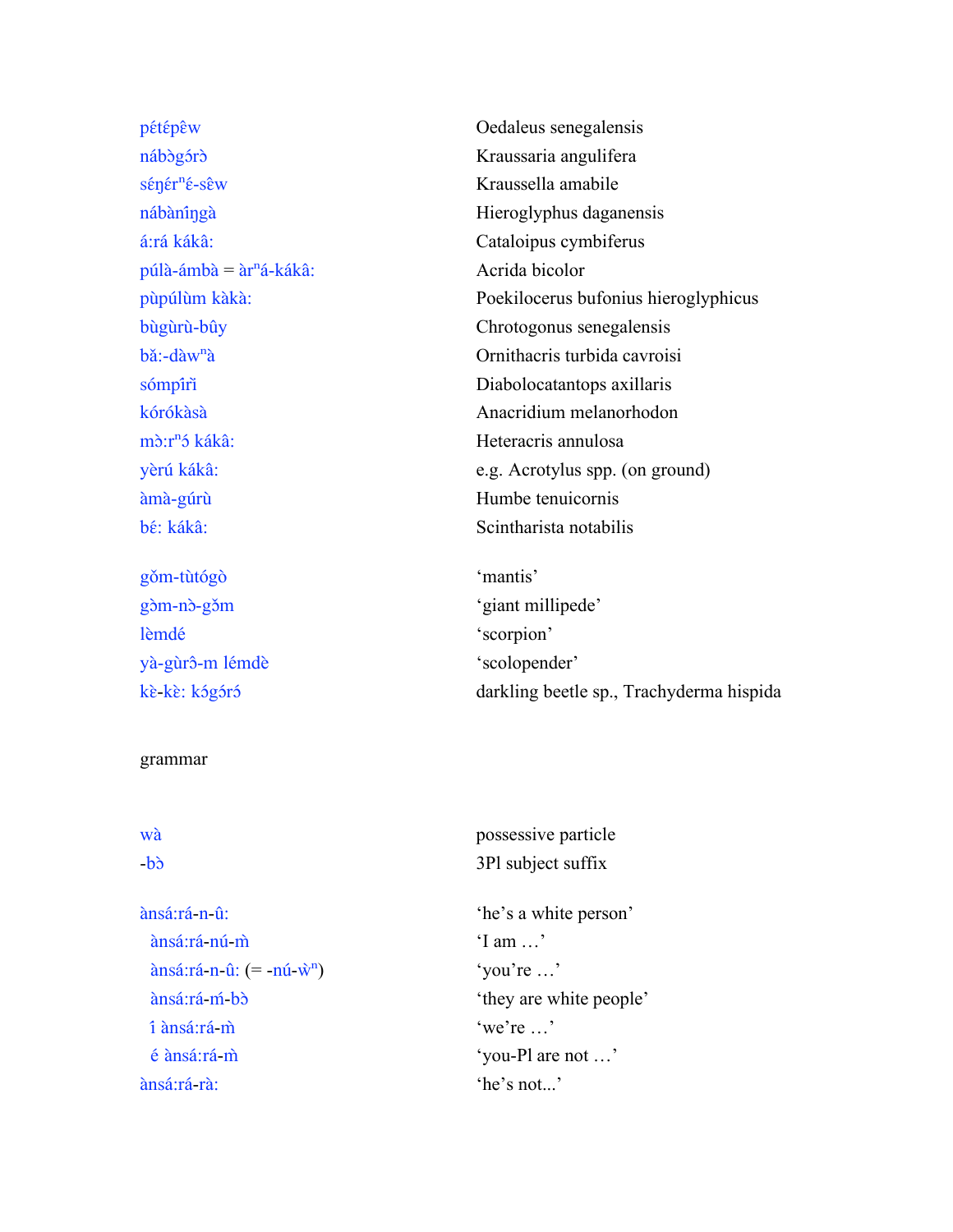| ànsá:rá rà: m                                                     | ' $1$ am $\ldots$ '                                                                          |
|-------------------------------------------------------------------|----------------------------------------------------------------------------------------------|
| ànsá:rá-rà:-w                                                     | 'you're '                                                                                    |
| ànsá:rá-rà:-bò                                                    | 'they are white people'                                                                      |
| ànsá:rá-rà: y                                                     | 'we're '                                                                                     |
| ànsá:rá-rà:-bè                                                    | 'you-Pl are not '                                                                            |
| $\hat{\text{ir\'e}}$ $\hat{\text{w}}$                             | 'it's a house'                                                                               |
| îré rà:                                                           | 'it's not '                                                                                  |
| těy <sup>n</sup> kò, gàylé kò, dágá kò                            | 'it's small'                                                                                 |
| tèy <sup>n</sup> r <sup>n</sup> á, gàylè rá, dàgà rá              | 'it's not small'                                                                             |
| yá jjà (var. yá giyà)                                             | 'he/she has '                                                                                |
| yá jjà-m = yá sà-m                                                | 'I have '                                                                                    |
| àlá wà bèrê:                                                      | 'in the village'                                                                             |
| pronominal subjects: 1st -m -y, 2nd -w -bè, 3rd $\varnothing$ -bò |                                                                                              |
| unusual verb shape                                                | jîyá 'take (sth, somewhere), convey'                                                         |
| passive                                                           | súmbî-yé- $\hat{w}$ 'it (thing) is washed'                                                   |
|                                                                   | súmbî-yé-rà: 'it is not washed'                                                              |
|                                                                   | lé: $y \in \hat{w}$ 'it (door) is shut'                                                      |
|                                                                   | $16:$ -y $6$ -rà: 'it is not shut'                                                           |
|                                                                   | lé: $\vec{\mathbf{n}}$ -yé- $\vec{\mathbf{w}}$ 'it (door) is open'                           |
|                                                                   | $l\acute{e}$ : $\acute{r}$ $\acute{i}$ - $\gamma\acute{e}$ - $r\grave{a}$ : 'it is not shut' |
| verb 'see'                                                        | yě:-sà-'saw'                                                                                 |
|                                                                   | yě:-m 'I see'                                                                                |
|                                                                   | yà-yě:-m̀ 'I see (habitual)'                                                                 |
|                                                                   | $y\hat{\epsilon}$ -ri-'did not see'                                                          |
|                                                                   | yè:-ló-'will not see'                                                                        |
|                                                                   | yèy sáw <sup>n</sup> á-m̀ 'I want to see'                                                    |

imperatives

irregular with superimposed {HL} contour gîyà 'take, convey (Fr emmener)' (gîyá) júwò 'bring!' (júwó) regular (no change in LH tone)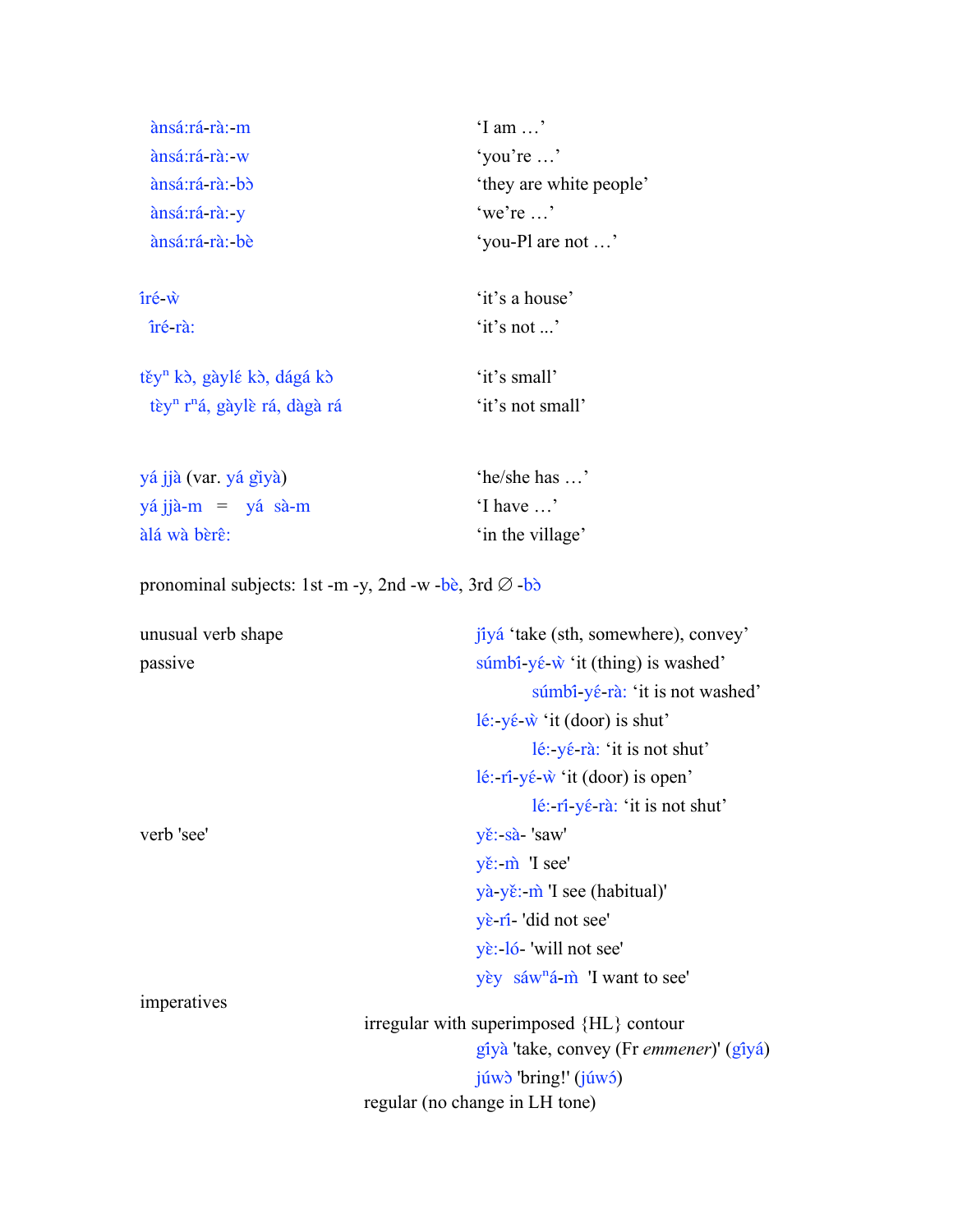```
wǎ: 'come!'
                                                  vǎ: 'come!'
                                                  wǒ: 'kill!'
                                                  dènjé 'sit!'
                                                  gànjá 'dig!'
                                                  dègé 'spend day!'
                                                  bàrá 'help!'
                                                  bàsá 'pull!'
                                 regular (H tone)
                                                  págá 'tie!'
                                                  îgé 'get up!'
                                                  n<sup>n</sup>ế 'sleep!'
Imperative Plural -\dot{y} added to simple Imperative
Negative Imperative -r\hat{\epsilon}, Pl -r\hat{\epsilon}-\hat{y}regular
                                                  yǎ:-ré, págá-ré, gànjá-ré
                                 contracted (Cvrv, Cvr<sup>n</sup>v)bǎl-lɛ́ (bàrá 'help')
                                 irregular (-r\grave{\epsilon}) added to HL imperative)
                                                  júwò-rè, gîyà-rè
Hort -ŋ (dual), -wây or less often -mî: (3+) plural)
                                                  yǎ-n, yà-wây 'go'
                                                  wǒ: n, wǒ: wây 'kill'
                                                  \pié:-n, \pié:-w<sup>n</sup>ày<sup>n</sup> 'eat'
                                                  bàra-́ŋ́, bàra-́wây 'help'
unsuffixed Perfective as in Jamsay: low-toned verb directly 
                                                  followed by pronominal-subject 
                                                  morphemes; used when the verb is nonfinal, 
                                                  preceded by other constituents--especially if 
                                                  focalized--or by a subordinated clause
                                                  'come': 2Sg wà:-w, 2Pl wà:-bè, 1Sg wà:-m,
                                                  1Pl wà:-y, 3Sg wà:, 3Pl wà:-bɔ̀
Perfective-1b -yè- or -â:-
```

```
wa(:-yè-'came'
yǎ:-yɛ̀- 'went'
gŏ: yὲ- 'went out'
```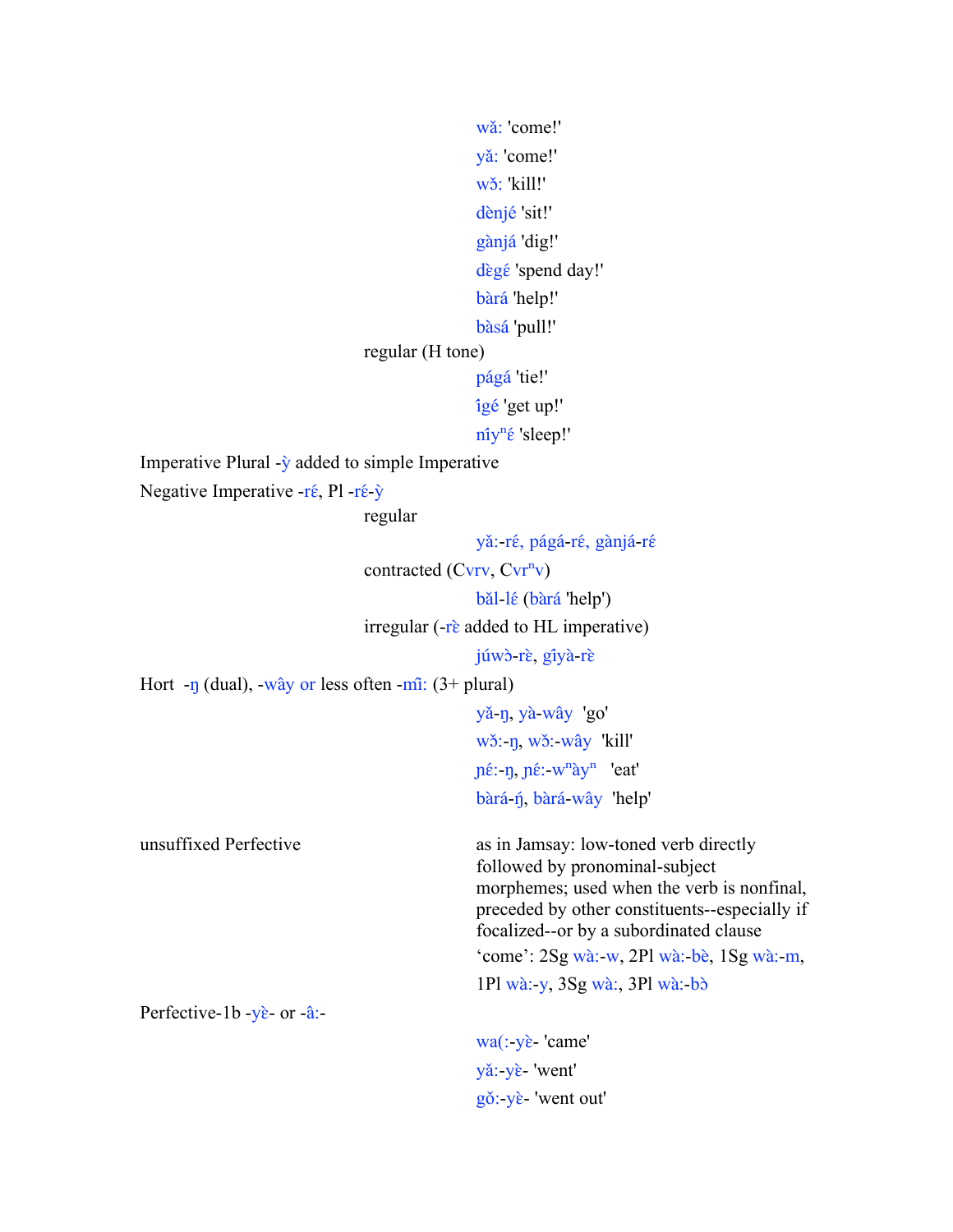```
n<sup>ó</sup>: yè 'came in'
                                                         ùl-â:- 'went up'
                                                        síg-â:- 'went down'
Perfective-1a -ii-(iSg - t\hat{u}-m), like Jamsay
Perfective-2 -s\hat{a}-(s\hat{a}-m)Recent Perfect -jɛ̀-
Experiential Perfect -t\acute{\epsilon}-sà-(neg -t\grave{\epsilon}-li<sup>-</sup>)
                                                        yǎ:-té-sà-'have ever gone'
                                                        yét-té-sà-'have ever seen' (irregular)
                                                                  Neg: yè-tè-li-
PerfNeg -ri-, 1Sg -ri-m, 3Pl -r-iwith Cvrv- stem: sárá- '(water) be struck (in digging a well), sàl-li-
         with Cvr<sup>n</sup>v- stem: kár<sup>n</sup>á- 'do', kàn-nî-
unsuffixed Imperfective final low tone added to bare stem, as in 
                                                         Jamsay
                                                         'come' 3Sg w\hat{a}:-\varnothing, 3Pl w\hat{a}:-b\hat{b}, 2Sg w\hat{a}:-\hat{w},
                                                         2P1 wǎ:-bè, 1Sg wǎ:-m̂, 1P1 wǎ:-\hat{y}Imperfective (suffixed)
                                    with -\vec{r}(associated with syncope after \frac{r}{r} or \frac{r}{r})
                                                        bîrê bil-là- 'be working' (birê)
                                                        d\delta-d\deltan-là-'be selling' (d\delta r^n \delta)
                                                        a<sup>1</sup>)<sup>-</sup> be suckling' (a<sup>2</sup>)<sup>-</sup>
                                          (associated with \frac{\varepsilon}{\varepsilon} vowels)
                                                        já: \pi \hat{\epsilon}: r^n\hat{a}- 'be eating'
                                                        sè-sémbé-rà- 'be sweeping'
                                                        ɛ̀-/ɛ́wɛ́-ra-̀ 'be buying'
                                                        n\tilde{\epsilon}: r^n\tilde{a}- 'be drinking'
                                                        kī-kɛ́:-rʰā- 'be slaughtering'
                                                         t\hat{\epsilon}-t\hat{\epsilon}:-rà-'be laying out (mats)'
                                    with -rè-
                                                        jò-jòwó-rè- 'be running'
                                                        gò-gǒ:-rɛ̀- 'be leaving'
                                                        nò-nó:-r<sup>n</sup>è- 'be entering'
                                                         ù-/ùlɛ́-rɛ̀- 'be going up'
                                                         si-sigi-rè- 'be going down'
```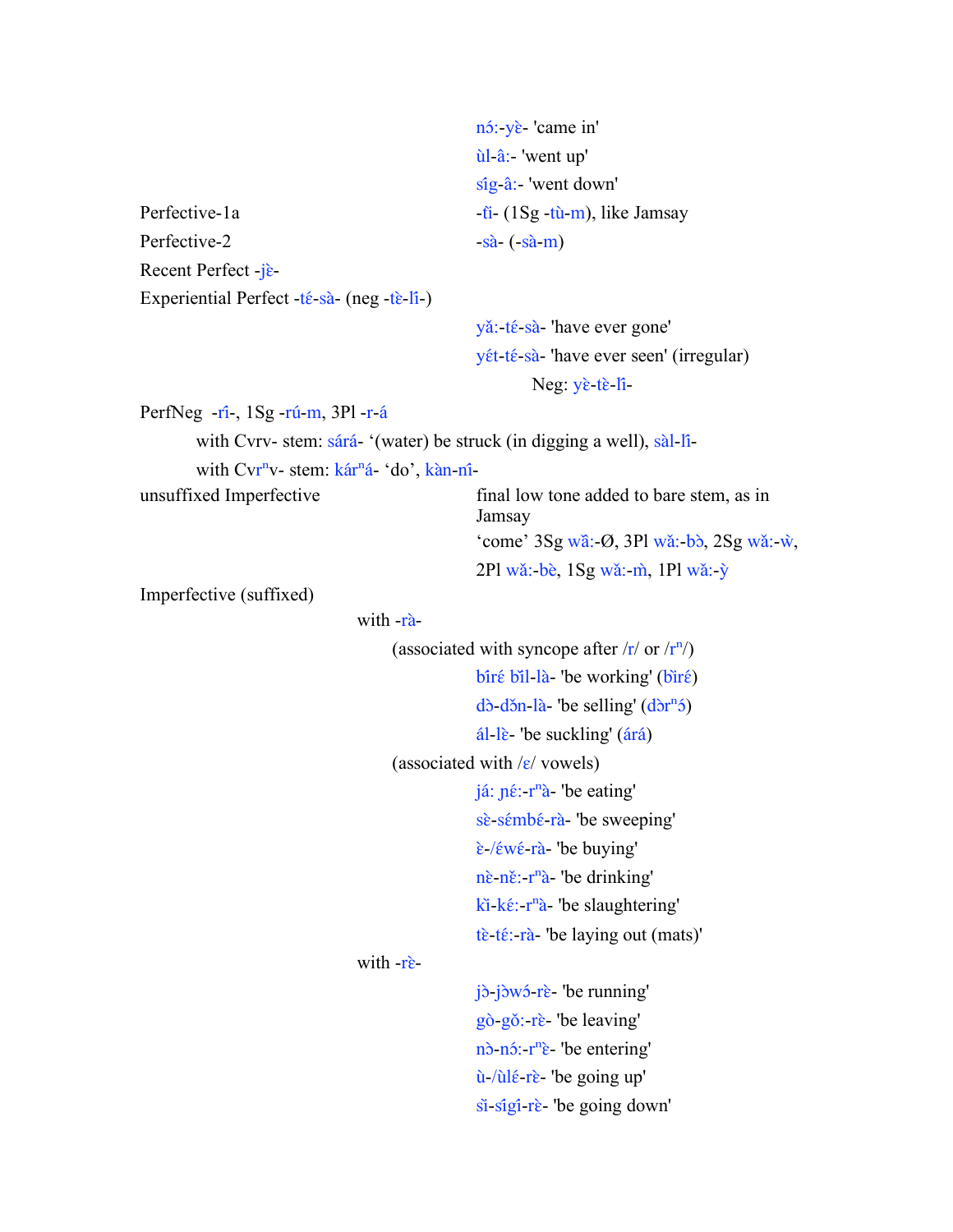nù-nùm<sup>5</sup>-rè- 'be falling' ni̇̃-ni̇̃γέ-r<sup>n</sup>ὲ- 'be sleeping' dò-dǒ:-rɛ̀- 'be bathing' là-lágá-rè- 'be hitting' pà-págá-rè- 'be tying'

```
ImpfNeg -l6-, 1Sg -l6-m, 3Pl -l-6
```
with Cvrv- stem: sárá- '(water) be struck (in digging a well), sàl-lófor  $\vec{ber}$ <sup> $\acute{e}$ - 'get' reduced to  $\vec{be}$ -ló-</sup> with Cvr<sup>n</sup>v- stem: kár<sup>n</sup>á- 'do', kàn-dó-, bàr<sup>n</sup>á- 'beat' bàn-dó-

pronominal datives: 1st mi-r<sup>n</sup>ú i-rú, 2nd ù-rú è-rú, 3rd wò-rú bè-rú kò-rú topicalizing pronouns: mî kày î kày ú kày bé kày wó kày bé kày possession

| with <i>iré</i> 'house'     | 1Sg má, 2Sg ú, 1Pl i, 2Pl é, 3Sg wó, 3Pl bé,                               |
|-----------------------------|----------------------------------------------------------------------------|
|                             | LogoSg èlé wà, LogoPl èlé bé                                               |
| with kú: 'head'             | 1Sg má, 2Sg ú, 1Pl î, 2Pl é, 3Sg wó, 3Pl bé,                               |
|                             | LogoSg èlé wà, LogoPl èlé bé                                               |
| with na <sup>2</sup> mother | $1\text{Sg m}$ i, $2\text{Sg u}$ , 1Pl i, 2Pl è, $3\text{Sg w}$ ò, 3Pl bè, |
|                             | $LogoSg$ ele, LogoPl ele be                                                |

object pronoun:  $m\hat{i}$  i<sup> $\hat{u}$ </sup> é wó bé kó (sg=pl) Refl/Logo pronoun *èlé*, Pl èlé bè

tùw<sub>o</sub>̂m Recip

| tiwyé-wày kò      | 'it (staff) is leaning against (wall)' |
|-------------------|----------------------------------------|
| kómdi yé w        | 'it is peeled'                         |
| neg kómdi yé rà:  | 'it is not peeled'                     |
| cf. trans. kómdó- | 'peel (sth)'                           |
| milû:             | 'it (mat) is rolled up'                |
| milú rà:          | 'it (mat) isn't rolled up'             |
| $\ldots$ wày      | (= Jamsay mèy <sup>n</sup> after verb) |

phonology: what is transcribed as intervocalic  $\{ng \nk \nn\}$ , often including a derivational suffix, is optionally pronounced with a prolonged nasal that shades phonetically into velar [ŋ]. Thus danga can be pronounced something like [dan<sup>n</sup>ga]. The extra duration gives the word the appearance of having an additional syllable, and a phonological representation /daninga/ or whatever, with a brief high or central vowel,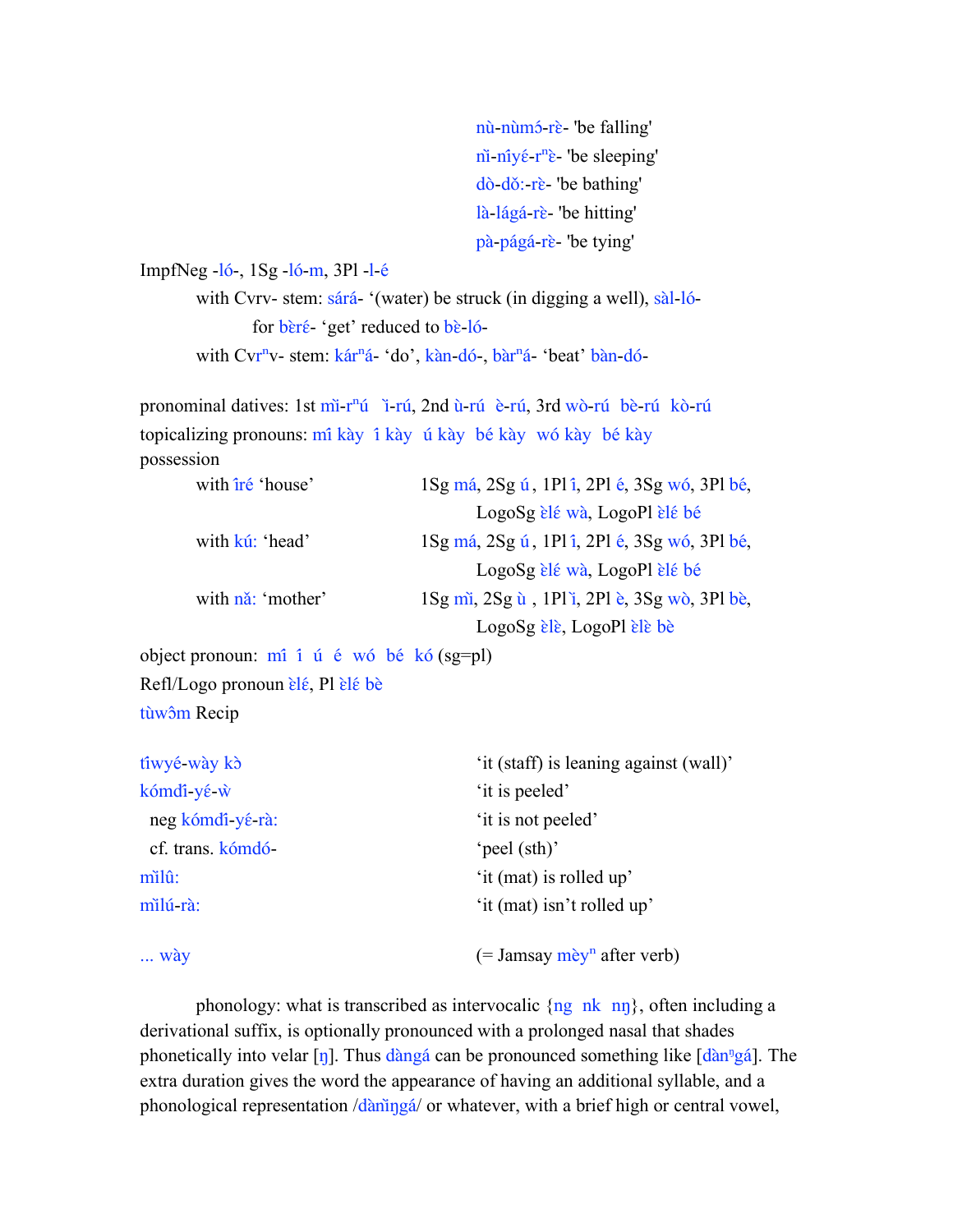would also be reasonable. Historically, the relevant words had a medial vowel that was syncopated.

No prolongation or nasal assimilation was observed with /mg/ or /md/, as in ámgá 'cross (arms)' or dùmdó 'end'.

Relative clauses

### **Perfective (positive) relative clauses**

 *object relatives*

|                                             |  | pè:sù ù éwé-sà]                                                                                                                                                                                                                                                                                                                                                                                                                          |                | yǎw kò                |
|---------------------------------------------|--|------------------------------------------------------------------------------------------------------------------------------------------------------------------------------------------------------------------------------------------------------------------------------------------------------------------------------------------------------------------------------------------------------------------------------------------|----------------|-----------------------|
|                                             |  | $[p\grave{e}:\dot{su} \quad \grave{u} \quad \acute{\epsilon}w\acute{\epsilon}$ -sà                                                                                                                                                                                                                                                                                                                                                       | $k\hat{u}^n$ ] | yǎw kò                |
|                                             |  | pè:sù ù éwé-sà                                                                                                                                                                                                                                                                                                                                                                                                                           |                | η] yǎw-kò             |
| 'where is the sheep-Sg that you-Sg bought?' |  |                                                                                                                                                                                                                                                                                                                                                                                                                                          |                |                       |
|                                             |  | pè:sù ù éwé-sà                                                                                                                                                                                                                                                                                                                                                                                                                           |                | bè]                   |
|                                             |  | pè:sù ù éwé-sà                                                                                                                                                                                                                                                                                                                                                                                                                           | $k\tilde{u}^n$ | bè]                   |
|                                             |  |                                                                                                                                                                                                                                                                                                                                                                                                                                          |                |                       |
|                                             |  | pè:sù ù éwé-sà                                                                                                                                                                                                                                                                                                                                                                                                                           | ñ              | bè]                   |
|                                             |  | 'the sheep-Pl that you-Sg bought'                                                                                                                                                                                                                                                                                                                                                                                                        |                |                       |
|                                             |  | [tùwò ù éwé-sà]                                                                                                                                                                                                                                                                                                                                                                                                                          |                | yǎw kò                |
|                                             |  | tùwò ù éwé-sà                                                                                                                                                                                                                                                                                                                                                                                                                            |                | $k\hat{u}^{n}$ yǎw-kò |
|                                             |  | tùwò ù éwé sà                                                                                                                                                                                                                                                                                                                                                                                                                            | ŋ]             | yǎw kò                |
|                                             |  | 'the stone that you-Sg bought'                                                                                                                                                                                                                                                                                                                                                                                                           |                |                       |
|                                             |  |                                                                                                                                                                                                                                                                                                                                                                                                                                          |                |                       |
|                                             |  | $[\text{in}\hat{e} \quad \hat{u} \quad \text{y}\hat{e}:\text{-}\hat{a}\cdot n]$                                                                                                                                                                                                                                                                                                                                                          |                |                       |
| inè                                         |  | $\hat{u}$ yě:-sà-n kù <sup>n</sup> ]                                                                                                                                                                                                                                                                                                                                                                                                     |                |                       |
| 'the person-Sg that you-Sg saw?'            |  |                                                                                                                                                                                                                                                                                                                                                                                                                                          |                |                       |
|                                             |  | înè ù yě:-sà-m                                                                                                                                                                                                                                                                                                                                                                                                                           |                | bè]                   |
| inè                                         |  | $\hat{u}$ $\hat{v}$ : sà m                                                                                                                                                                                                                                                                                                                                                                                                               | $k\tilde{u}^n$ | bè]                   |
| the people that you-Sg saw                  |  |                                                                                                                                                                                                                                                                                                                                                                                                                                          |                |                       |
|                                             |  |                                                                                                                                                                                                                                                                                                                                                                                                                                          |                |                       |
| subject relatives                           |  |                                                                                                                                                                                                                                                                                                                                                                                                                                          |                |                       |
|                                             |  | $\left[ \text{in} \right]$ $\text{in}$ $\left[ \text{in} \right]$ $\left[ \text{in} \right]$ $\left[ \text{in} \right]$ $\left[ \text{in} \right]$ $\left[ \text{in} \right]$ $\left[ \text{in} \right]$ $\left[ \text{in} \right]$ $\left[ \text{in} \right]$ $\left[ \text{in} \right]$ $\left[ \text{in} \right]$ $\left[ \text{in} \right]$ $\left[ \text{in} \right]$ $\left[ \text{in} \right]$ $\left[ \text{in} \right]$ $\left$ |                | yǎw-wò                |
|                                             |  | [inè ú lágá-sà-n kù <sup>n</sup> ] yǎw-wò                                                                                                                                                                                                                                                                                                                                                                                                |                |                       |
| 'where is the man who hit you-Sg?'          |  |                                                                                                                                                                                                                                                                                                                                                                                                                                          |                |                       |
|                                             |  |                                                                                                                                                                                                                                                                                                                                                                                                                                          |                |                       |

 $[\text{inè} \quad \text{ú} \quad \text{lagá-sà-m} \quad \text{ku}^n]$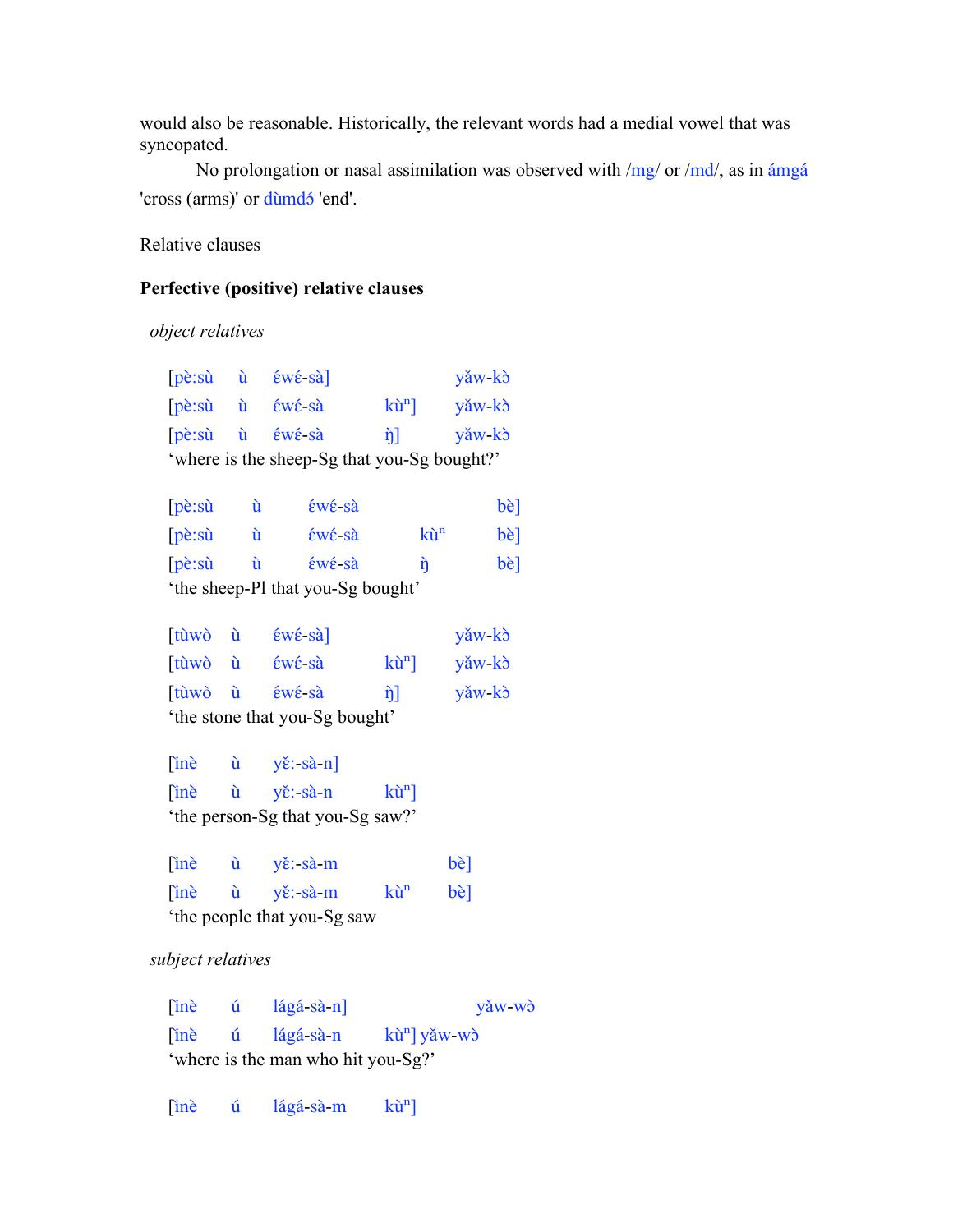[inè ú lágá-sà-m] 'the men who hit you-Sg'

| [tùwò        | ú | $\lceil \frac{4}{2} \rceil$                                                      |
|--------------|---|----------------------------------------------------------------------------------|
| [tùwò        | ú | $\frac{\text{Iágá-sà}}{\text{hù}}$                                               |
| <b>Itùwò</b> | ń | $\left[\frac{\text{diag}}{\text{diag}} - \frac{\text{diag}}{\text{diag}}\right]$ |
|              |   | 'the stone that hit you-Sg'                                                      |

### **Imperfective (positive) relative clauses**

 *object relatives*

| $pe: \nabla$            | ù | $\epsilon w \epsilon$ -kò]          |              |
|-------------------------|---|-------------------------------------|--------------|
| $\lceil p \hat{e}$ : sù | ù |                                     | $k\hat{u}^n$ |
| $\lceil p \hat{e}$ : sù | ù |                                     | ήI           |
|                         |   | 'the sheep-Sg that you-Sg will buy' |              |

| $[p \hat{e} \cdot s \hat{u}]$ | ú  | $\epsilon w \epsilon$ -kò]          |              | bè |
|-------------------------------|----|-------------------------------------|--------------|----|
| $[p \hat{e} \cdot s \hat{u}]$ | ù  | $\epsilon w \epsilon$ ko            | $k\hat{u}^n$ | bè |
| $[p \hat{e} \cdot s \hat{u}]$ | ù. | $\epsilon w \epsilon$ ko            | ήI           | bè |
|                               |    | 'the sheep-Pl that you-Sg will buy' |              |    |

| tùwò | ù  | $\mathbf{\hat{\epsilon}}$ $\mathbf{\hat{\epsilon}}$ $\mathbf{\hat{k}}$ $\mathbf{\hat{\delta}}$ |                    | bè |
|------|----|------------------------------------------------------------------------------------------------|--------------------|----|
| tùwò | Ĥ. | $\epsilon w \epsilon$ ko                                                                       | $k\hat{u}^n$       | bè |
| tùwò | ù. | $\epsilon w \epsilon$ ko                                                                       | $\hat{\mathbf{n}}$ | bè |
|      |    | 'the stone that you-Sg will buy'                                                               |                    |    |

 $[\text{in}\text{e} \quad \hat{u} \quad \text{y}\text{e}:k\text{e}-n]$  $[\text{in}\text{e} \quad \text{u} \quad \text{y}\text{e}:k\text{b}-\text{n} \quad \text{k}\text{u}^{\text{n}}]$ 'the person-Sg that you-Sg will see?'

 $[\text{in}\text{e} \quad \hat{u} \quad \text{y}\text{e}: k\text{b}-m]$  $[\text{in}\hat{e} \quad \hat{u} \quad y\check{e}:\text{k}\hat{o}\text{-m} \quad k\hat{u}^n]$ 'the people that you-Sg will see'

 *subject relatives*

| ine | <u>u</u>           | $\lceil \log_4 k \rangle$ -n]           | yǎw wò                |
|-----|--------------------|-----------------------------------------|-----------------------|
| ine | $\hat{\mathbf{u}}$ | lágá kò n                               | $k\hat{u}^{n}$ yǎw-wò |
|     |                    | 'where is the man who will hit you-Sg?' |                       |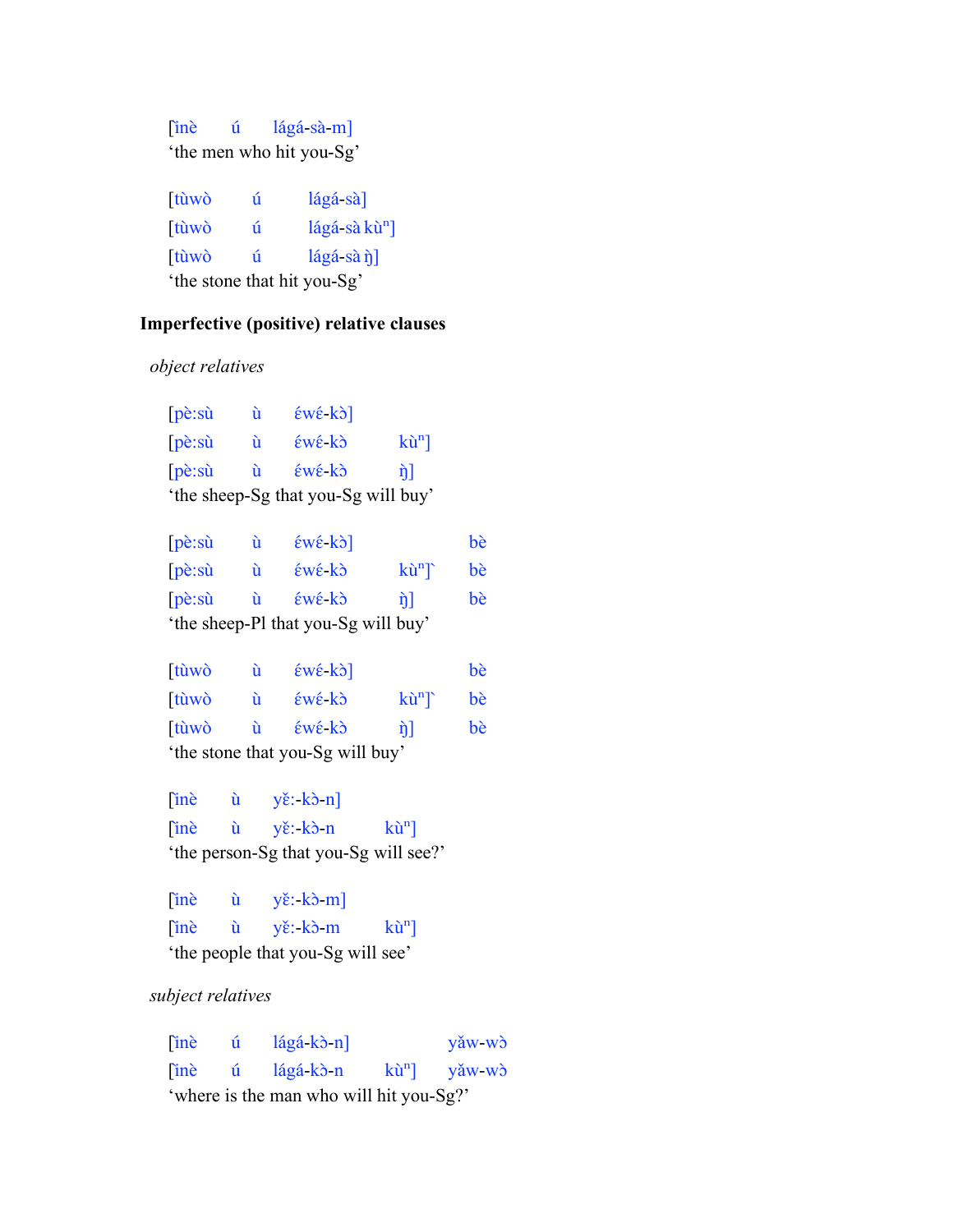[inè ú lágá-kɔ̀-m bè]  $[\text{in\`e} \quad \text{u} \quad \text{laga-k} \cdot \text{m} \quad \text{ku} \quad \text{be}]$ 'the men who will hit you-Sg'

[tùwò ú lágá-kò] [tùwò ú lágá-kòkù<sup>n</sup>]  $[tùw\`o$   $\acute{u}$   $lágá-k\`o\`n]$ 'the stone that will hit you-Sg'

## **Perfective Negative relative clauses**

| $pe: \nabla$ | u | $\text{ewe-fil}$                            |                    | yǎw kò |
|--------------|---|---------------------------------------------|--------------------|--------|
| $pe: \nabla$ | ú | $\epsilon$ w $\epsilon$ -rî                 | $k\hat{u}^n$       | yǎw kò |
| pe:su        | ù | $ew\hat{\epsilon}$ ri                       | $\hat{\mathbf{n}}$ | yǎw kò |
|              |   | 'where is the sheep-Sg that you-Sg bought?' |                    |        |

[inè ú làgă-r-nù]  $[\text{in\`e} \quad \text{ú} \quad \text{lag\`a-r-nù} \quad \text{ku}^n]$ 'the person who didn't hit you-Sg?'

 $[in\hat{e}$   $\hat{u}$   $l\hat{a}g\hat{a}$ -rú- $m]$  $\[\begin{matrix}\n\text{inè} & \text{ú} & \text{lagà-rú-m} & \text{ki}^n\n\end{matrix}\]$ 'the people who didn't hit you-Sg?'

#### **Imperfective Negative relative clauses**

| $[p \hat{e} \cdot s \hat{u}]$               |     | $\epsilon$ we $\delta$ ]    |                | yǎw kò |
|---------------------------------------------|-----|-----------------------------|----------------|--------|
| $\lceil p\hat{e}$ : sù                      | Ú   | $\epsilon$ w $\epsilon$ -ló | $k\hat{u}^n$ ] | yǎw kò |
| $\lceil p \hat{e}$ : sù                     | - ù | $\epsilon$ w $\epsilon$ -ló | n <sup>1</sup> | yǎw kò |
| 'where is the sheep-Sg that you-Sg bought?' |     |                             |                |        |

[inè ú làgǎ-r-nù]  $[\text{in\`e} \quad \text{ú} \quad \text{lag\`a-r-nù} \quad \text{ku\`n}]$ 'the person who didn't hit you-Sg?'

[inè ú làgà-rú-m]  $[\text{in\`e} \quad \text{u} \quad \text{lag\`a-ru-m} \quad \text{ku}^n]$ 'the people who didn't hit you-Sg?'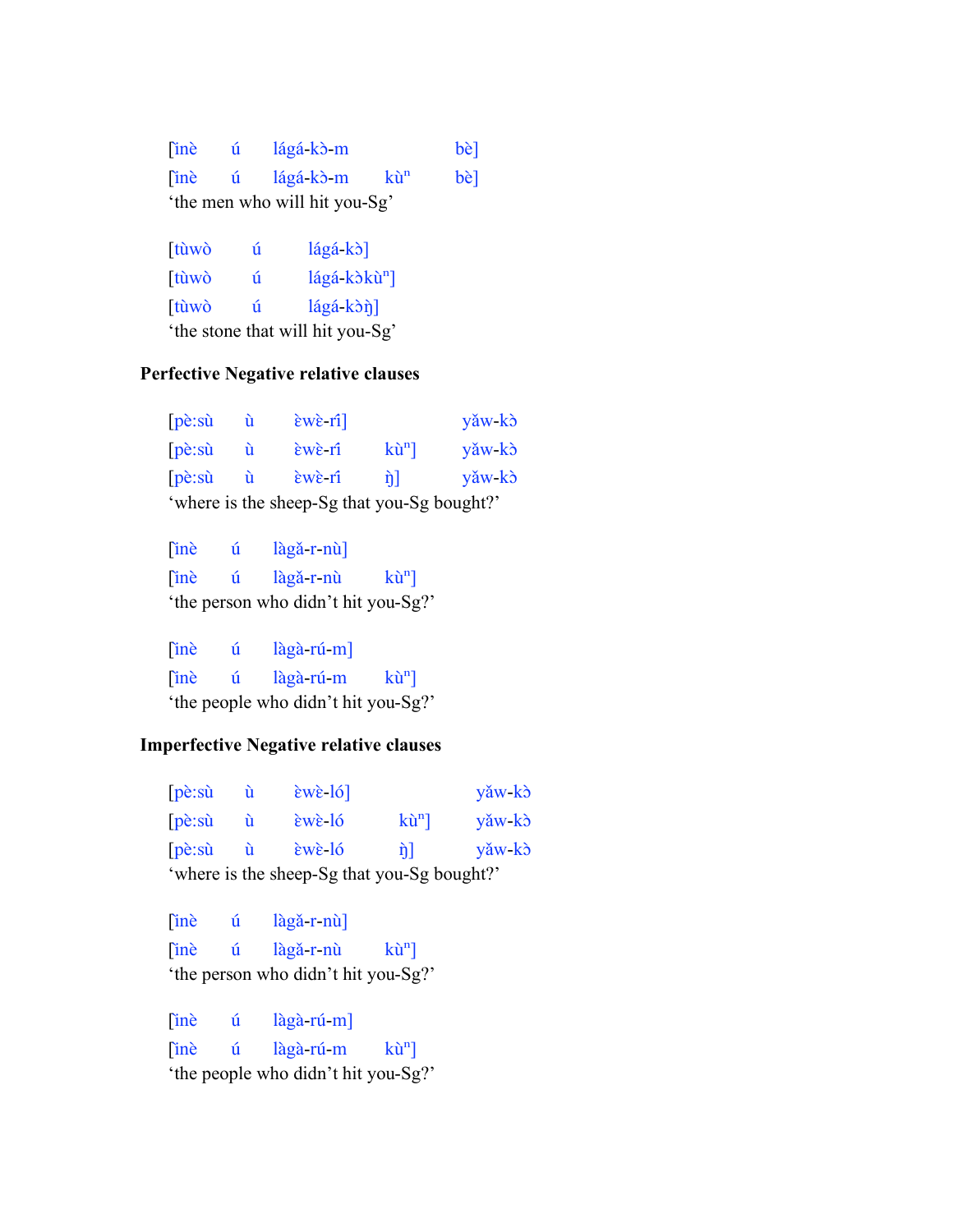#### **Stative (positive) relative clauses**

[inè *ŋ̀gáru*̀ dáŋgà-n (kù<sup>n</sup>)] 'the person who is sitting over there' cf. yá dàŋgà 'he/she is sitting'

 $[\text{in\^e} \quad \text{igar\`u} \quad \text{w\`o-n} \quad (\text{k\`u\`n})]$ 'the person who is there'

 $[\text{in\^e} \quad \text{ngáru} \quad \text{w\^o-m} \quad (\text{k\`u\!}^n)]$ 'the people who are not there'

| [tùwò | ngáru                     | $k\hat{o}$ :] |              |
|-------|---------------------------|---------------|--------------|
| [tùwò | ngáru                     | kô            | ή            |
| [tùwò | <i>ngáru</i>              | kó            | $k\hat{u}^n$ |
|       | 'the stone that is there' |               |              |

#### **Stative (positive) relative clauses**

 $[\text{in\`e} \quad \text{igáru} \quad \text{dàngà-rá-n} \quad (\text{kù}^n)]$ 'the person who is sitting over there' cf. dàŋga-̀rá 'he/she is not sitting'  $[\text{in\^e} \quad \text{ingáru} \quad \text{ingo-n} \quad (\text{k\`u}^n)]$ 'the person who is not there'

[inè *ŋ̀gáru*̀ *ŋ̀gó-m* (kù<sup>n</sup>)] 'the people who are not there'

| [tùwò | <i>ngáru</i>                  | $\hat{\eta}$ gó] |              |
|-------|-------------------------------|------------------|--------------|
| [tùwò | ngáru                         | ngó              | ή            |
| [tùwò | ngáru                         | ngó              | $k\hat{u}^n$ |
|       | 'the stone that is not there' |                  |              |

overlaid {HL} and {L} contours irè démbéré 'a big house' (iré 'house') irè *èsu* 'a good house' pàr<sup>n</sup>ù èsú-n 'a good woman' (pàr<sup>n</sup>ú 'woman') jémbè-n\\-m 'blacksmith', jèmbè-n èsú-n, jèmbè-m èsú-m îré tà:lú 'three houses'